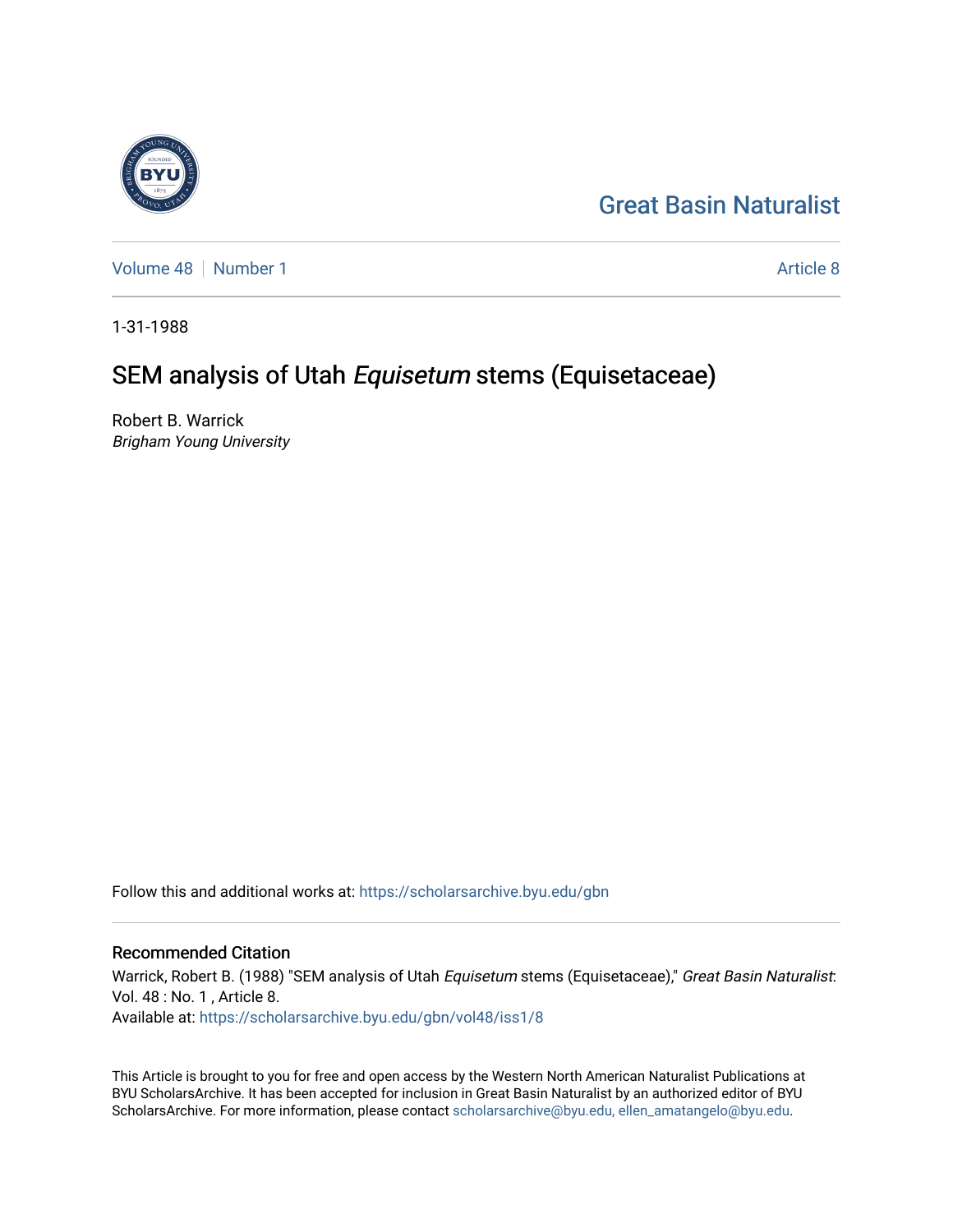#### SEM ANALYSIS OF UTAH EQUISETUM STEMS (EQUISETACEAE)

Robert B. Warrick'

ABSTRACT.—The Utah taxa of Equisetum were observed with the scanning electron microscope to test for taxonomic significance of stem morphology. The four Utah species of Equisetian were compared. Stem morphology was shown to be taxonomically significant in most cases. The hybrid  $E. x$  ferrissii, recognized in the literature as being extant in Utah but heretofore unrecognized in Utah herbaria, was shown to be present in the flora of the state.

Certain species of Equisetum have long been difficult to positively identify. Easily keyed species often have intermediate forms with characteristics of two species. This paper attempts to resolve some of these problems by observing stem characteristics, including siliceous tubercle dimensions, position of stomata, and ridge morphology, to test for taxonomic significance.

The stems of Equisetum are longitudinally striated, forming a series of furrows and ridges. The two most obvious characteristics of Equisetum stems are the stomata and siliceous tubercles. Stomatal arrangement has been used to divide the genera of Equisetum into two subgenera (Emons 1986). Stems of Equisetum are heavily impregnated with sili con, forming various-sized tubercles. The lit erature is replete with confusing terms for different-sized tubercles, with little or no uniformity among writers. The tubercles have been called silica nobs, rosettes, bands, bars, bodies, nodules, pustules, spicules, papilla, mamillae, pilulae, etc. (Kaufman et al. 1971, Pant and Kidwai 1968). On all specimens observed, siliceous tubercles were of three sizes. For simplicity, they are designated here as "microtubercles," "mesotubercles," and "megatubercles" (Fig. 1). Microtubercles ap pear as small white specks, much smaller than the stomata. Mesotubercles are rounded, sometimes coalescing tubercles smaller than the stomata but larger than the microtubercles. Megatubercles, located on the ridges, are larger than the stomata.

### Methods and Materials

Ten specimens of each species were observed (where possible) from random loca tions in Utah. For species not well repre sented in Utah, specimens from random locations throughout the United States were observed for comparison. All specimens were from dry herbarium mounts located in the Brigham Young University Herbarium (BRY). An attempt was made to observe a section of each stem from the second node below the strobilus. All samples were from mature, fertile stems, with the exception of £. arvense, where sections from both fertile and sterile stems were observed.

Samples were prepared for scanning elec tron microscopy (SEM) by mounting on alu minum stubs with double-sided tape, then carbon coating followed by gold sputter coat ing (Dawes 1971). Specimens were neither fixed nor critical-point dried before mounting on stubs.

#### **RESULTS**

Equisetum arvense L. This species is unique among the species of Equisetum found in Utah, being dimorphic, with both fertile and sterile growth forms. The siliceous tubercles of sterile E. arvense (Fig. 2) are predominantly microtubercles. Megatubercles are lacking. Mesotubercles may be present either singly or coalescent with other mesotubercles. Equisetum arvense is in many ways unique when compared with the remaining

Department of Botany and Range Science. Brigham Young University, Prove, Utah S4602. Present address: Department of Botany, University of Wyoming, Laramie, Wyoming 82071.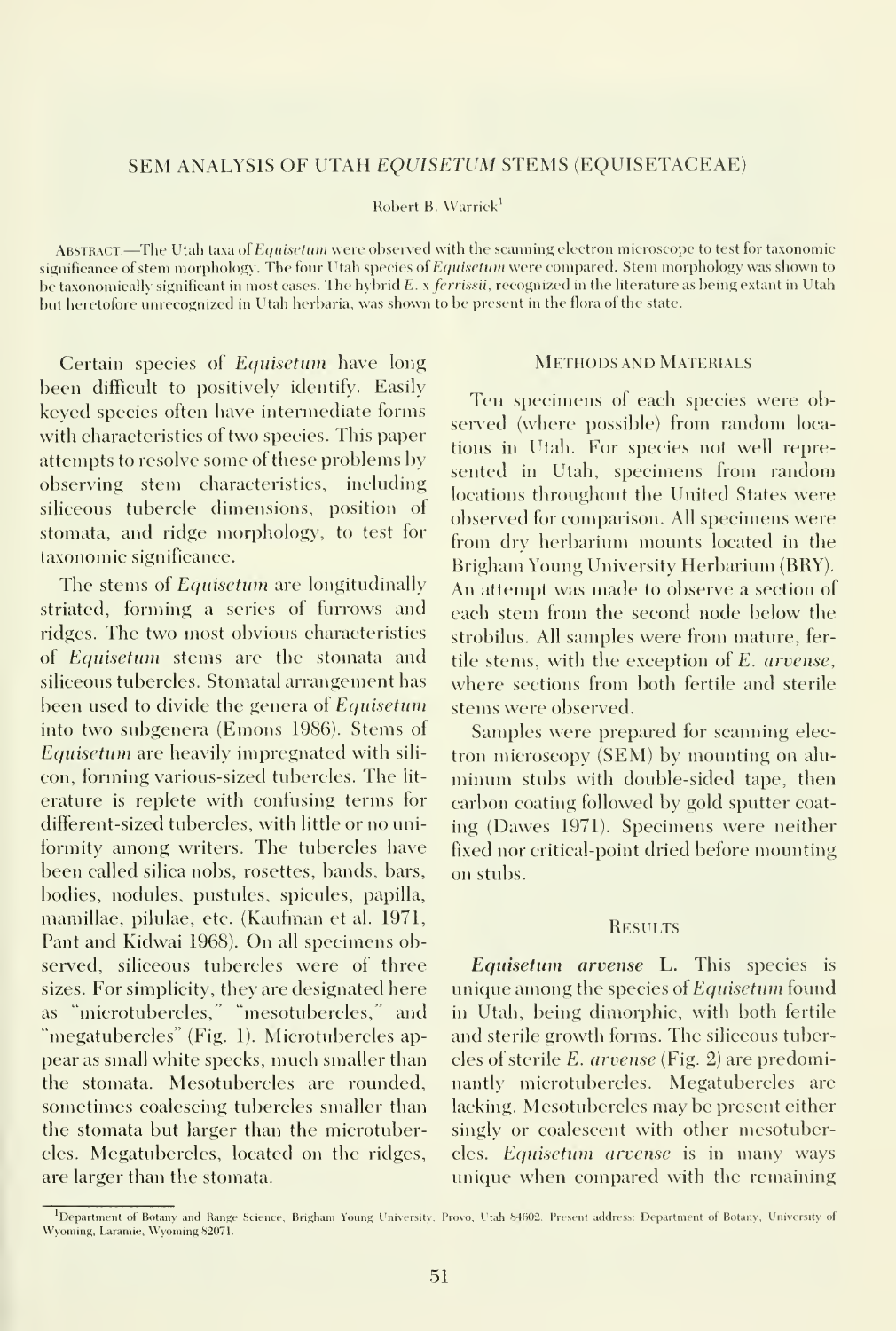

Fig. 1. Equisetum stem showing microtubercles (mic), mesotubercles (mes), and megatubercles (meg).

Fig. 2. Sterile stem of Equisetum arvense (100X).

Fig. 3. Sterile stem of Equisetian pratense from Palmer, Alaska (100X).

Fig. 4. Fertile stem of an atypical Equisetum arrense (100X).

species in Utah. The stomata, instead of forming two neat, parallel rows, form uneven, scat tered rows, referred to hy llauke (1963) as bands. On specimens observed, bands are of ten as many as four stomata wide. The stomata are not sunken as in other species, lack a

border of mesotubercles, and are generally taller than wide. Tubercles are altogether lacking on fertile stems.

A species similar in appearance to E. ar vense is E. pratense. Both are dimorphic and somewhat small in stature (Welsh 1974).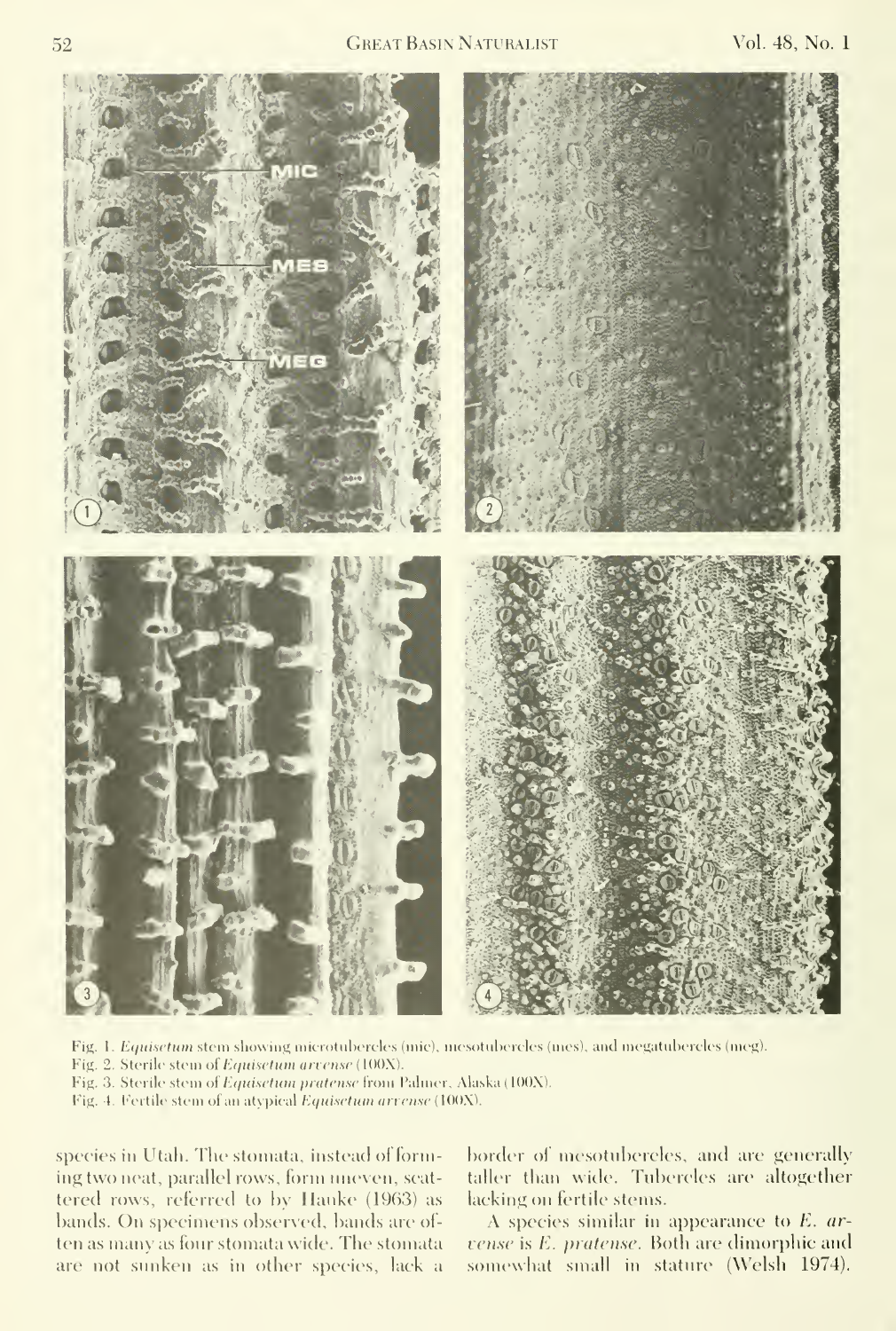

Fig. 5. Equisetum hyemale stem (100X). Fig. 6. Immature Equisetum laevigatum stem (110X). Fig. 7. Mature Equisetum laevigatum stem (100X). Fig. 8. Equisetum x ferrissii stem (100X).

Where the two overlap in distribution, field identification is difficult by sight alone. Equisetum pratense was historically represented in Utah on the basis of a few herbarium sheets, generally collected in the northern part of the state. All were annotated to £. arvense previous to this study, but one specimen collected along the Logan River in Cache County re mained slightly enigmatic. This specimen was carefully scrutinized with the SEM (Fig. 3) and compared with a collection of £. pratense from Alaska (Fig. 4) and E. arvense from Utah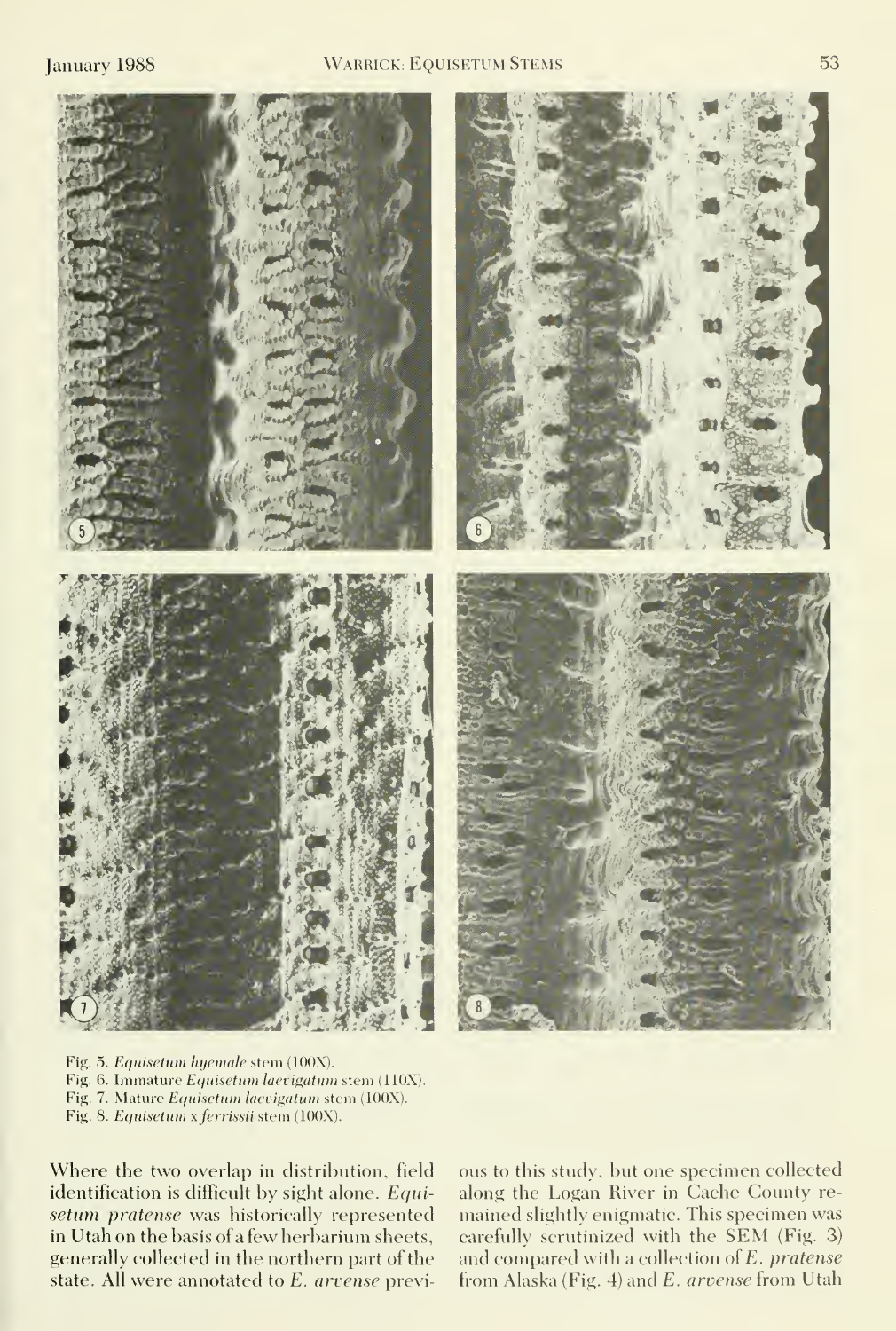54 GREAT BASIN NATURALIST Vol. 48, No. 1

(Fig. 2). As shown in Figure 3, the megatubercles of E. pratense are taller than wide and arranged in a very regular pattern along the ridges. The stomata are also grouped into neat rows and mesotubercles are very few in number. When the Logan River collection of "£. pratense" was compared with the Alaskan E. pratense and a Utah collection of £. arvense, it readily correlated with E. arvense, albeit with some differences. Unequivocal speci mens of £. pratense are not currently known from Utah.

Equisetum hyemale L. This species is the most robust of the Equisetum taxa occurring in the state, usually possessing an ash gray band near the top of each sheath, and with apiculate cones. The surface characters of £. hyemale (Fig. 5) are very distinct. Microtubercles are very few on mature stems. Mesotubercles are numerous but are usually coalesced. Most form short bars rimning perpendicular to the furrows, with groups of three or four forming borders around the stomata, causing a "doubly sunken" condition (Dayanandan and Kaufman 1973). The stomata are arranged in two even, closely spaced, parallel rows, and are wider than tall. The megatubercles are very prominent on the nar row ridges and appear to form two parallel rows on each ridge. Megatubercles are wider than tall.

Equisetum laevigatum A. Br. This taxon is readily identifiable unless the specimens are small or otherwise depauperate. Equisetum laevigatum tends to branch from the caudex, as does E. variegatum, whereas E. hyemale and E. arvense rarely exhibit this feature. Small or immature specimens (Fig. 6) may resemble E. variegatum (Fig. 12) and vice versa. The surface characters of £. laevigatum (Fig. 7) show the tubercles to be predominantly microtubercles, with megatubercles nonexistent to very few (hence the common name, "smooth scouring rush"). The ridges range from being obscure with no special ar rangement of tubercles to prominent with perpendicular bars of small megatubercles. Mesotubercles are scattered throughout, both as single units and as groups coalesced into bars perpendicular to the furrows. Stomata are sunken beneath the epidermis and bordered by three connivent mesotubercles above and below. The stomata are wider than tall and arranged in widely spaced, parallel rows. The rows tend to be equidistant between the row in the same furrow and the row in the adjacent furrow.

Equisetum x ferrissii Clute (=  $E$ . hyemale x E. laevigatum ). This hybrid is widespread in the United States and has been reported for Utah (Hauke 1963, Raven et al. 1981). It should occur frequently since both parents are abundant throughout the state (Welsh et al. 1987). While there are no collections la beled as such, several sheets at BRY look like intermediates between E. hyemale and E. laevigatum and could possibly be designated as the hybrid  $E$ . x *ferrissii* (Fig. 9). Both collections examined appear similar with the SEM. Microtubercles, mesotubercles, and megatubercles are all common. Stomata are deeply sunken and spaced as in E. hyemale. Ridge prominence and shape of stomata are about intermediate between the two putative parents.

Equisetum variegatum Schleich. This taxon is poorly represented in the herbaria of the state because of its rarity. Many of the herbarium sheets labeled as E. variegatum appear to be misidentified. Only two of the six collec tions labeled as E. variegatum at BRY have cones. From external appearance, five of the six, including the four lacking cones, could very well be immature specimens of £. laevi gatum. For this reason, sexeral collections of £. variegatum from throughout the United States were observed and photographed (Fig. 11) for comparison with the Utah material. Results showed that the collections from outside of Utah, though spaced over 3,000 miles, are strikingly similar to one another in external stem morphology. The ridges are prominent and tend to be as wide as the furrows. Microtubercles are present but not especially common. Mesotubercles are prominent in the furrows but nonexistent on the ridges, while the reverse is true for the megatubercles, thus forming distinct rows on the ridges. The Utah material, however, lacks evident megatubercles. Tubercles on the ridges are borderline megatubercles, appearing more like slightly large coalesced mesotubercles. They are not appreciably larger than the mesotubercles found in the furrows. Microtubercles are nuich more common in the Utah collection. The only Utah  $E$ . variegatum which could be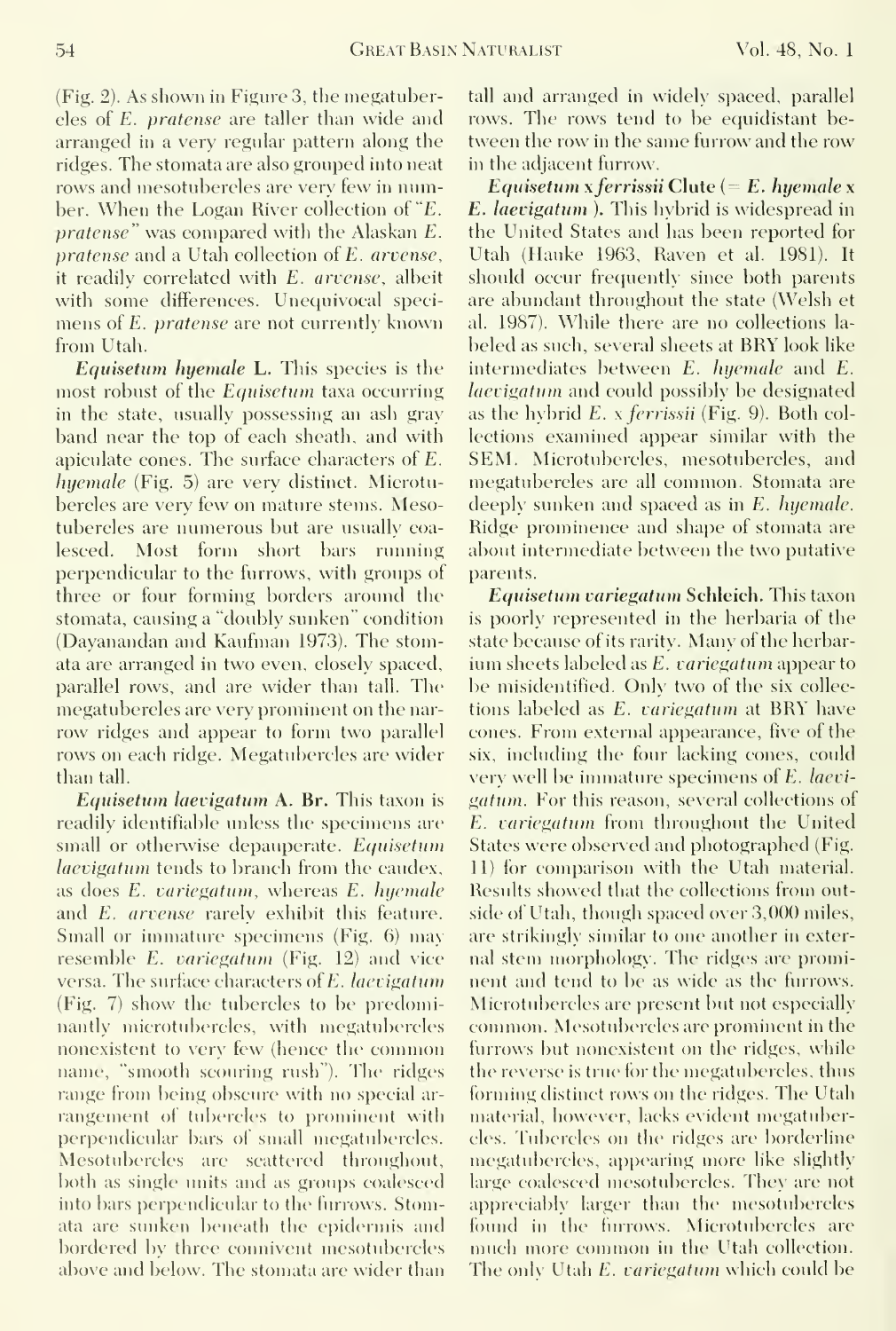

Fig. 9. Aborted spore of Equisetum x ferrissii (1,350X). Fig. 10. Developed spore of Equisetum hyemale {l,350X). Fig. 11. Equisetum variegatum stem from Richland, Washington (100X). Fig. 12. Equisetum variegatum stem from Navajo Lake, Utah (100X).

positively identified as such (Fig. 12) was col lected near Navajo Lake. This site is only a few miles from Cedar Breaks, the Utah location frequently reported in the literature for this taxon (Cronquist et al. 1972, Hitchcock et al. 1969).

#### **DISCUSSION**

While some researchers doubt that stem characteristics such as those described above are worthy as taxonomic features (Kaufman et al. 1971), others feel that these characteristics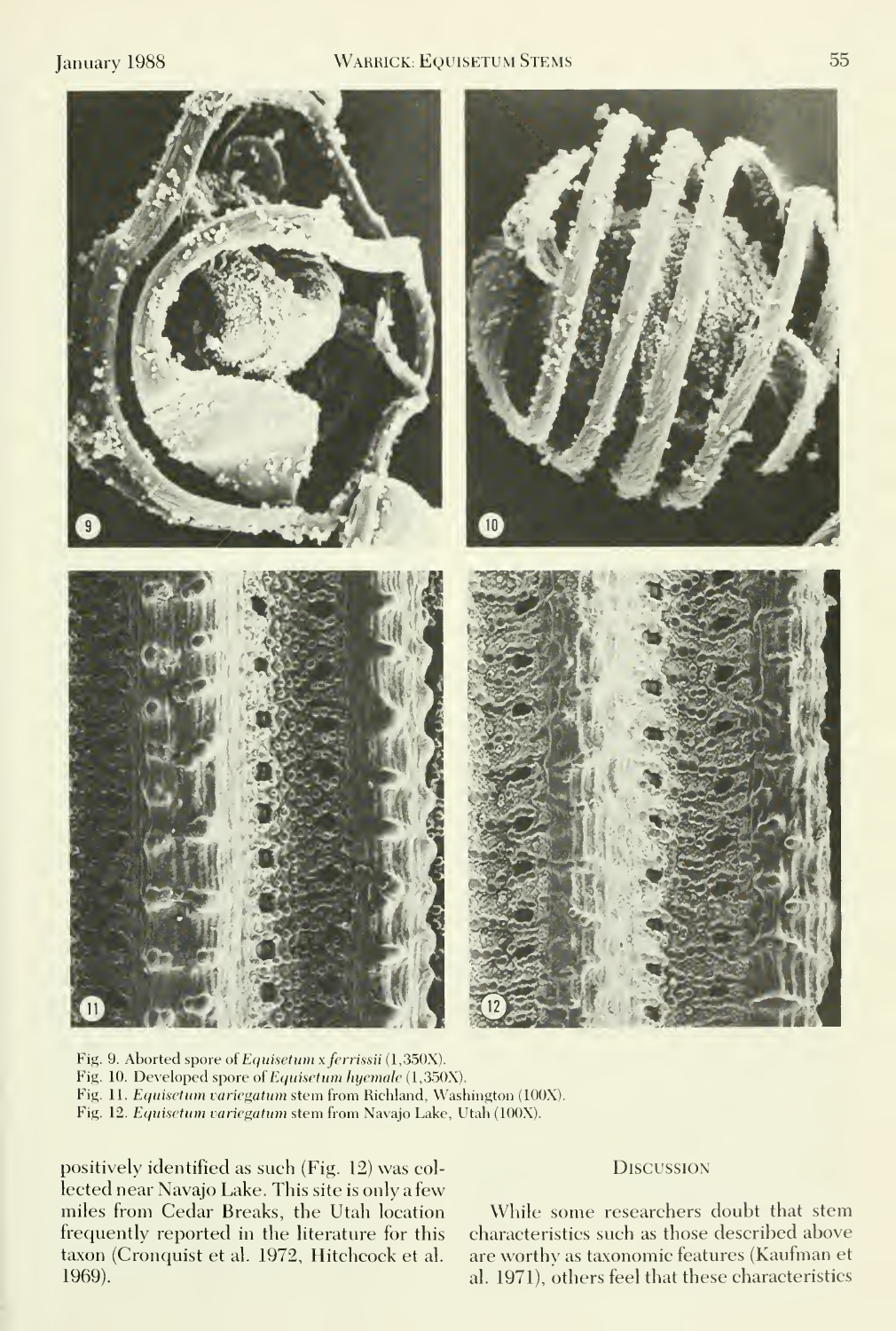are analogous to the sculpturing of pollen grains and are thus important as diagnostic features (Page 1972, Larouche et al. 1970). These features, based upon this small study of Utah taxa of Equisetum, are useful taxonomically, at least for Utah species.

The species E. arvense and E. hyemale are very distinct and unmistakable when compared with other taxa occurring in the state. These are, however, not easily mistaken for anything else in the field, and it is unlikely that one would ever have to resort to tubercle morphology for identification. It has proven useful, nonetheless, to show beyond doubt that collections labeled as E. pratense were mislabeled and that this taxon has yet to be collected within Utah (see also Hauke 1978). It is interesting to note that while the Utah specimen identified as £. pratense is most closely allied to E. arvense, it does not match that taxon perfectly, possibly accounting for the misidentification. Several mature stems of fertile E. arvense from random sites in Utah were examined and no stomata or tubercles were observed. On fertile stems of "£. pratense," stomata and tubercles were observed to be as common as on the sterile stems of £. arvense. In his monograph of the Equisetum subgenus Hippochaete, Hauke (1963) states that a considerable amount of variability exists within the species. Others have noted that the horsetails are known to be plants of notoriously plastic morphology (Page 1972). All known taxa of *Equisetum* have  $2n = 256$ (Soltis 1986), a condition adding to the plasticity of this genus. Thus, while different, the Logan River collection of "£. pratense" fits into the spectrum of variation for £. arvense.

Within Utah,  $E$ . laevigatum and  $E$ . variegatum are distinct as mature adults, but when specimens are immature or depauperate, identification becomes difficult and tubercle morphology tends to resemble one another. This would seem to indicate relatedness, but, oddly enough, these are two of the most dis tantly related taxa in the subgenus Hippochaete (Hauke 1963). Since E. laeviga $tum$  and  $E$ , variegatum are distinct as mature adults and nearly impossible to distinguish when depauperate or immature, tubercle and stomata morphologies alone are not especially useful for these two taxa within Utah. The one certain collection of  $E$ , variegatum (Fig. 12) examined with SEM is somewhat distinct from collections of  $E$ . variegatum (Fig. 11) from other states. Based solely on tubercle and stomatal characteristics, this collection appears to be intermediate between £. variegattim and E. laevigatum. Since this specimen readily keys to E. variegatum using easily observable external features and looks like other collections of E. variegatum from all over the United States, <sup>1</sup> can only conclude that this specimen is within the range of expectations for tubercle morphology, but that a large enough sample was not examined. Again, the notoriously plastic morphology of this genus must be kept in mind. Inasmuch as the Utah populations represent the southwest extreme of the distribution of this species and are somewhat disjunct, it is not surprising to find this population slightly different from speci mens from other states.

Prior to this study, E. x ferrissii was unrecognized in the herbaria of the state, though discussed in the literature (Hauke 1963, Hitchcock et al. 1969, Cronquist et al. 1972). Because the two specimens examined are in termediate in stomata and tubercles and also appear intermediate from gross morphological features used in the keys, these collections apparently fall safely within the concept of £.  $x$  *ferrissii.* The spores of  $E$ ,  $x$  *ferrissii* all abort, and none are released from the strobilus (Hauke 1963), thus providing one of the best aids for identification (Wagner et al. 1986). Aborted spores from Utah collections of £. x ferrissii (Fig. 9) were compared with viable spores of  $E$ . *huemale* (Fig. 10). This verifies the existence of E. x ferrissii in Utah.

#### **ACKNOWLEDGMENTS**

<sup>I</sup> express gratitude to Jim Allen for technical assistance and patience in preparing the SEM microphotographs and extend thanks to Stanley L. Welsh, Kaye H. Thorne, and W. M. Hess for their reviews and stimulating discussions. All are members of the staff of Brigham Young University.

#### Literature Cited

- CRONQUIST, A. J., A. H. HOLMGREN, N. H. HOLMGREN, AND J. L. REVEAL. 1972. Intermountain Flora. Vol. I. Hafner Publishing Company, Inc., New York.
- DAYANANDAN. P. AND P KAUFMAN 1973. Stomata in Equisetum. Canadian J. Bot. 51: 1555-1564.